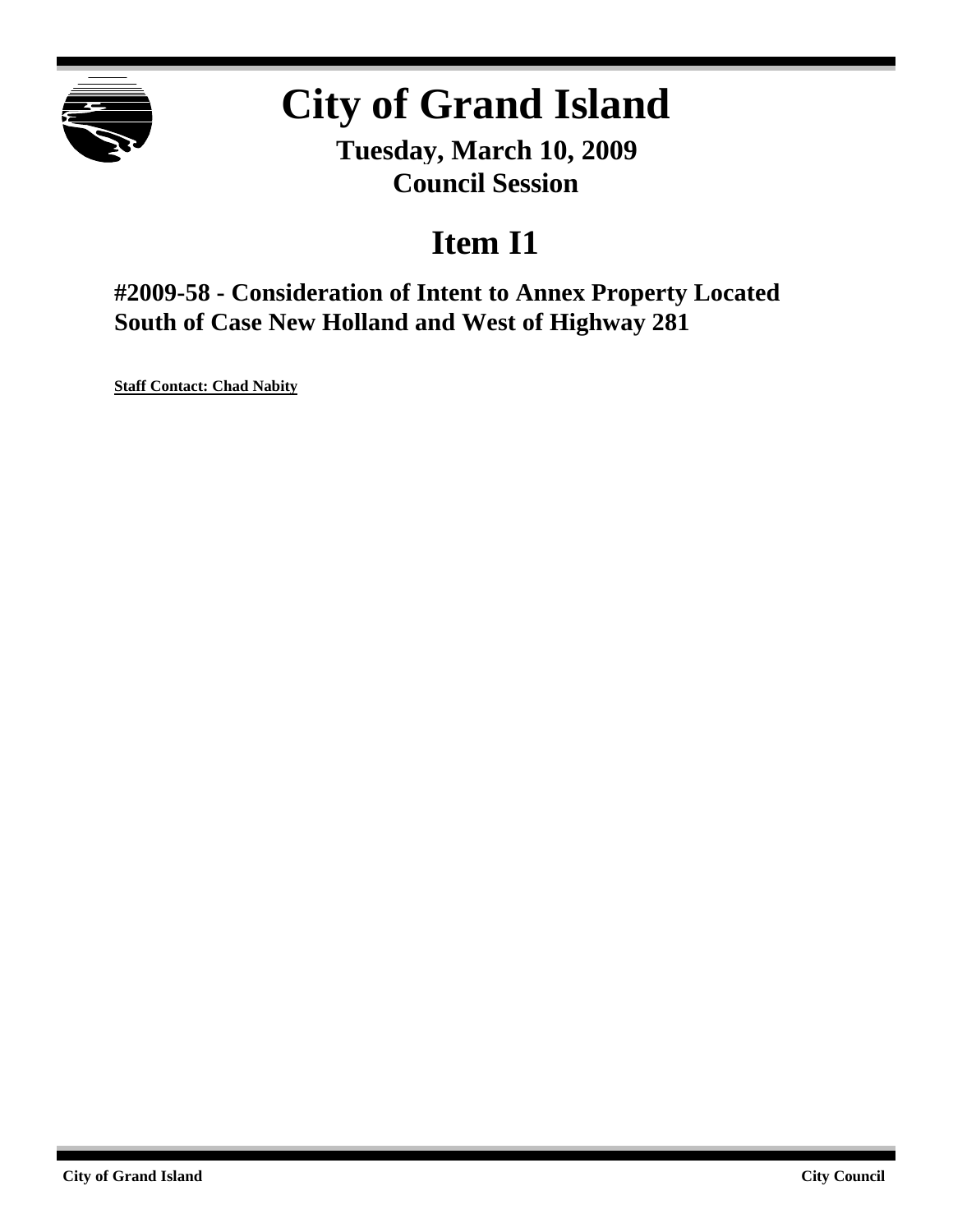## **Council Agenda Memo**

| <b>From:</b>                   | <b>Hall County Regional Planning Department</b>                                                                                                                                   |
|--------------------------------|-----------------------------------------------------------------------------------------------------------------------------------------------------------------------------------|
| <b>Meeting:</b>                | March 10, 2009                                                                                                                                                                    |
| Subject:                       | Annexation of Property Located in the SE $\frac{1}{4}$ of the NE $\frac{1}{4}$<br>Section 25, Township 11, and Range 10 west of U.S.<br>Highway 281 and South of Case New Holland |
| <b>Item <math>\#</math>'s:</b> | $I-1$                                                                                                                                                                             |
| <b>Presenter(s):</b>           | Chad Nabity, AICP Hall County Regional Planning<br>Director                                                                                                                       |

### **Background**

A request has been received to consider annexation of property located in SE 1/4 of the NE 1/4, Section 25, Township 11, Range 10, located west of U.S. Highway 281 and south of Case New Holland. City sewer and water are available.

## **Discussion**

Nebraska Revised Statute §16-117 provides for the process of annexation. In following the schedule set out when this matter was referred to the Regional Planning Commission for recommendation. The second action in this process for Council is to pass a resolution stating their intent to annex, approve an annexation plan and set public hearing for comment on the annexation request before council.

## **Alternatives**

It appears that the Council has the following alternatives concerning the issue at hand. The Council may:

- 1. Approve the resolution of intent to annex, the attached annexation plan, and set public hearings on annexation.
- 2. Choose not to approve the resolution of intent to annex, the attached annexation plan, and set public hearings on annexation.
- 3. Modify the resolution of intent to annex, the attached annexation plan, and/or the public hearing date.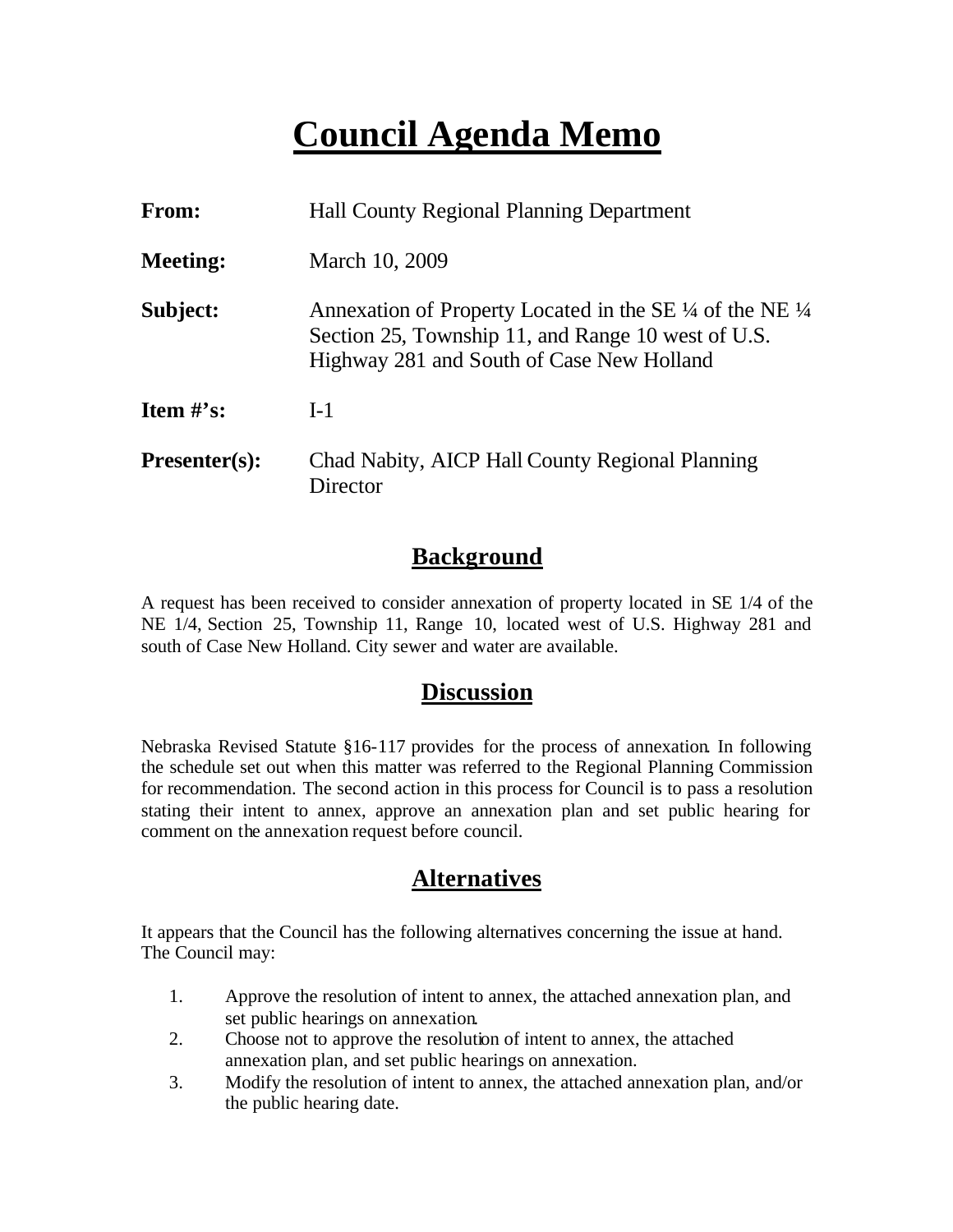4. Postpone the issue

### **Recommendation**

At the March 4, 2009 meeting of the Hall County Regional Planning Commission a public hearing was held to take comment on this request for annexation and no members of the public presented testimony. A motion was made by Haskins to approve the annexation request and seconded by Aguilar. A roll call vote was taken and the motion passed with 7 members present (Ruge, Hayes, Haskins, Bredthauer, Snodgrass, Aguilar, and Amick) all voting in favor.

City staff also recommends that the Council approve the resolution of intent to annex, the attached annexation plan, and set a public hearing on annexation for April 14, 2009.

## **Sample Motion**

Move to approve the resolution of intent to annex, the attached annexation plan, and set a public hearing on annexation request for April 14, 2009.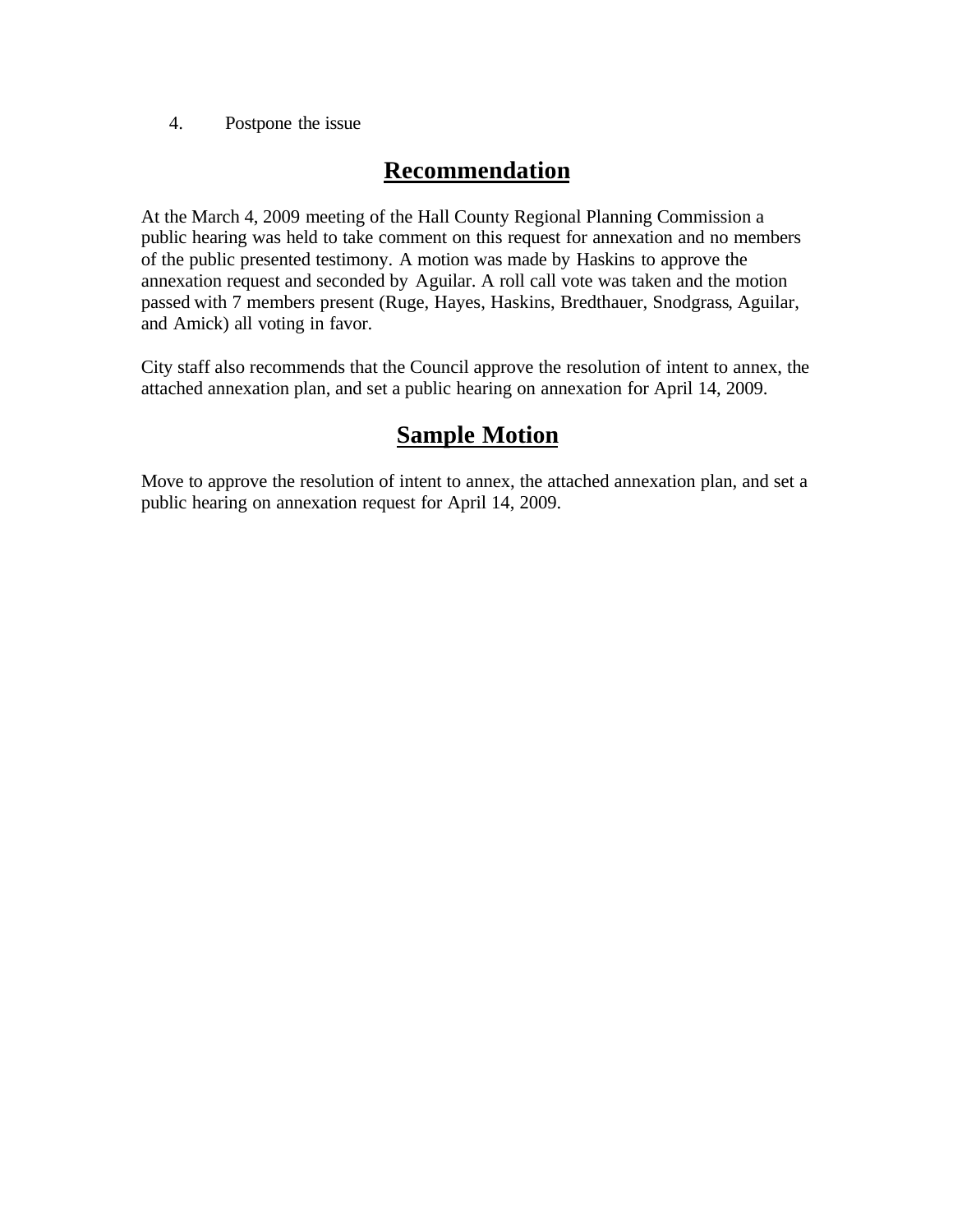#### **ANNEXATION PLAN –February 2009**

February 13, 2009

#### **OVERVIEW**

Section 16-117 of The Nebraska State Statute allows municipalities of the first class to annex any contiguous or adjacent lands, lots, tracts, streets, or highways that are urban or suburban in character and in such direction as may be deemed proper.

Regulations governing municipal annexation were implemented in order to develop an equitable system for adding to and increasing city boundaries as urban growth occurs. Areas of the community that are urban in nature, and are contiguous to existing boundaries, are appropriate for consideration of annexation.

Annexation of urban areas adjacent to existing city boundaries can be driven by many factors. The following are reasons annexation should be considered:

- 1. Governing urban areas with the statutorily created urban form of government, municipalities have historically been charged with meeting the needs of the expanded community.
- 2. Provide municipal services. Municipalities are created to provide the governmental services essential for sound urban development and for the protection of health, safety and well being of residents in areas that are used primarily for residential, industrial, and commercial purposes.
- 3. Ensure orderly growth pursuant to land use, building, street, sidewalk, sanitary sewer, storm sewer, water, and electrical services.
- 4. Provide more equitable taxation to existing property owners for the urban services and facilities that non-city residents in proposed annexation areas use on a regular basis such as parks, streets, public infrastructure, emergency services, retail businesses and associated support.
- 5. Ensure ability to impose and consistently enforce planning processes and policies.
- 6. Address housing standards and code compliance to positively impact quality of life for residents.
- 7. Enable residents of urban areas adjacent to city to participate in municipal issues, including elections that either do or will have an impact on their properties.
- 8. Anticipate and allocate resources for infrastructure improvements.
- 9. Increase number of street or lane miles while increasing gas tax dollars received from the Nebraska Department of Roads.
- 10. Provide long term visioning abilities as it relates to growth and provision of services.

#### **Other Factors**

Annexation of adjacent properties can also be considered upon the request of the owner(s) of the property. Case New Holland has requested that the City annex its property in the SE ¼ of the NE ¼ of 25-11-10. They have also requested that this property be rezoned from TA Transitional Agriculture to M1 Light Manufacturing.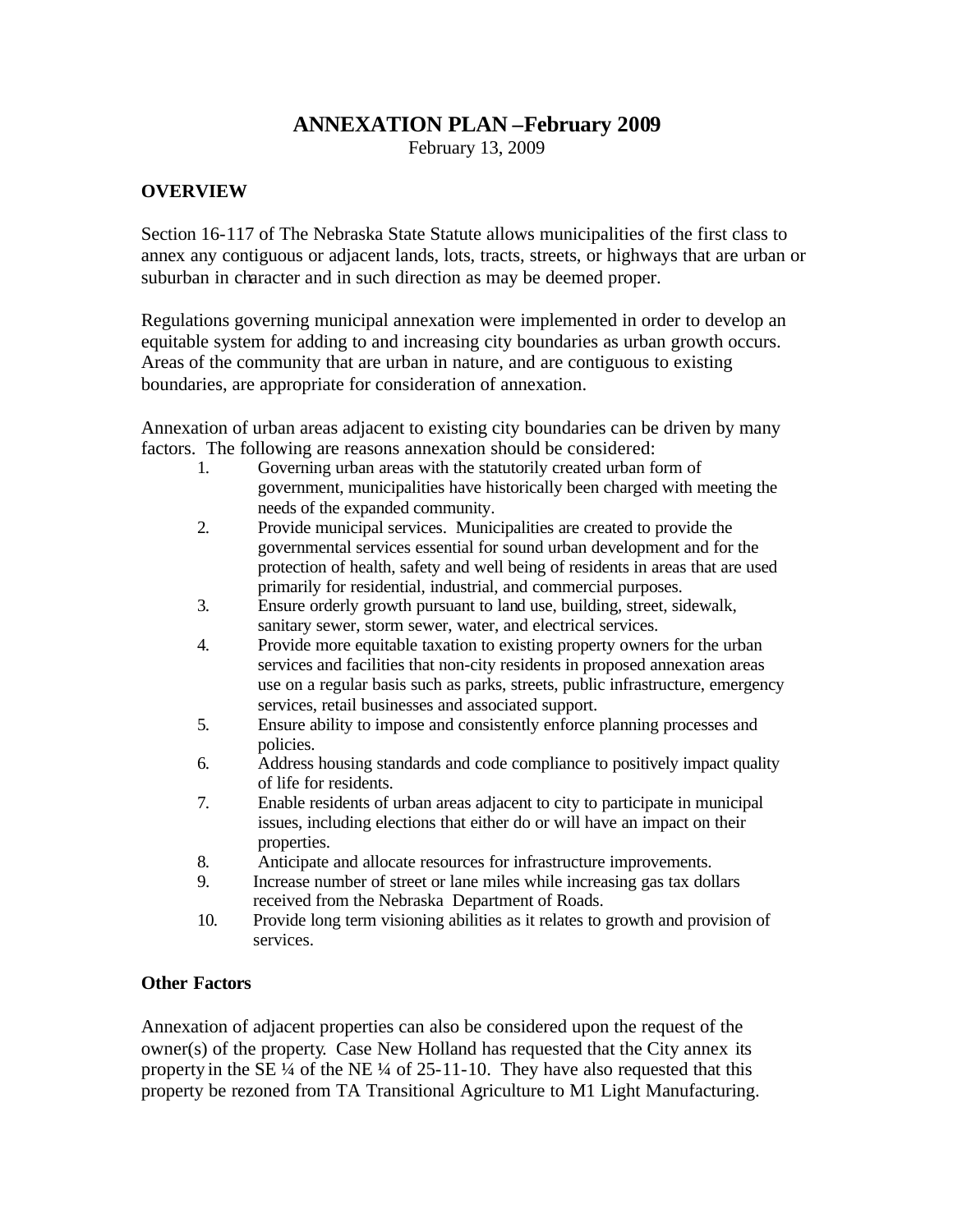A comprehensive inventory of services and facilities, relative to the types and level of services currently being provided as well as the types of level of services anticipated as a result of annexation, has been developed.

The inventory includes general information concerning:

- Existing infrastructure in affected area(s)
- Summary of expenditures to extend existing infrastructure
- Summary of operating expenditures associated with increased services
- Emergency services

The service plan incorporates detailed elements of the inventory. The inventory and resulting service plan should be the basis for discussions concerning each specific area identified for potential annexation. *It should be noted that the capital improvements to existing infrastructure and extending services will take place over a period of time in order to ensure adequate time for planning, designing, funding and constructing such a sizable number of projects while protecting the financial integrity of the City's enterprise funds. The service plan provides for extending the trunk water and sanitary sewer lines to the annexed area. Individual property owners will be responsible for the cost of extending services through neighborhoods and for connecting their properties to the public systems.*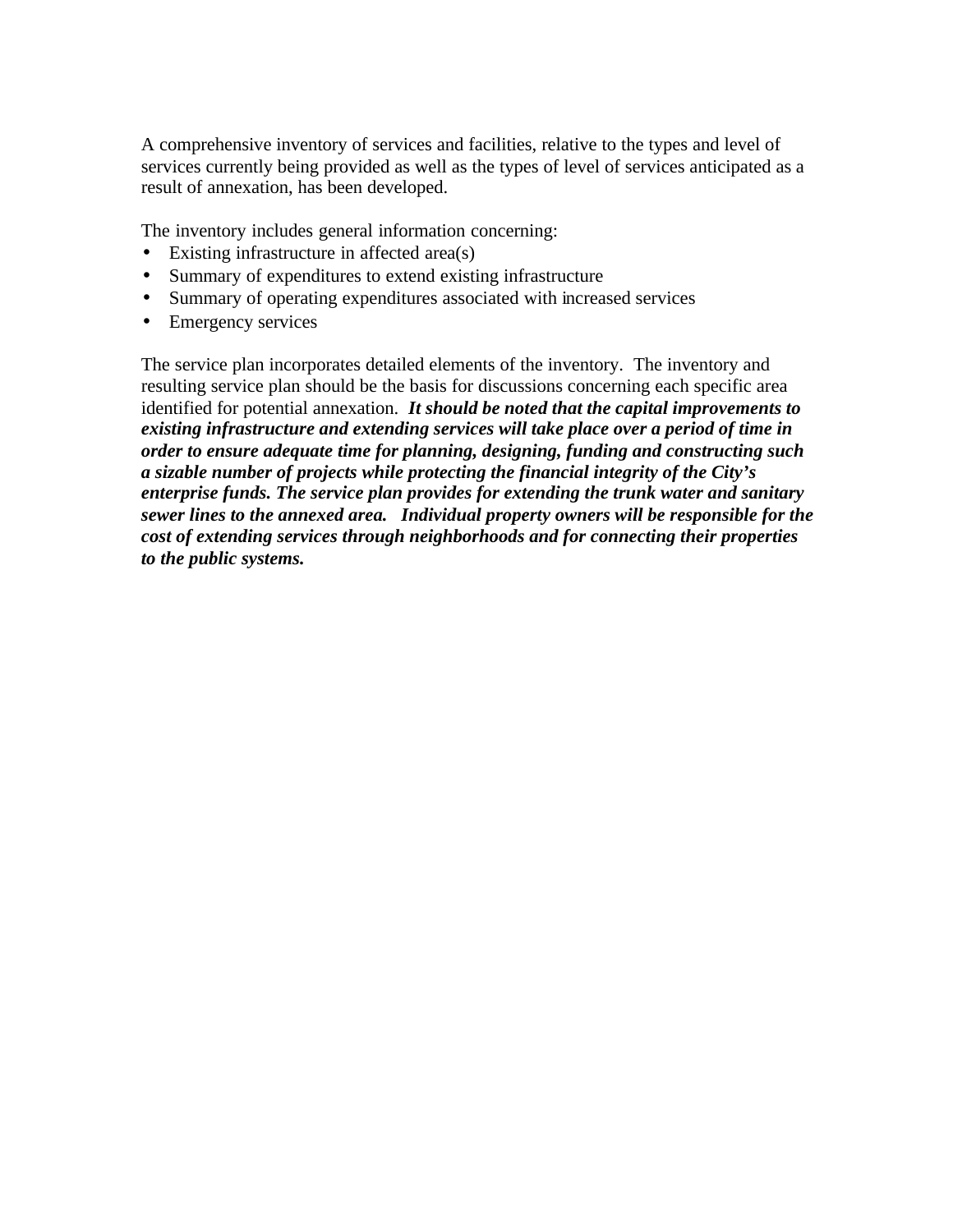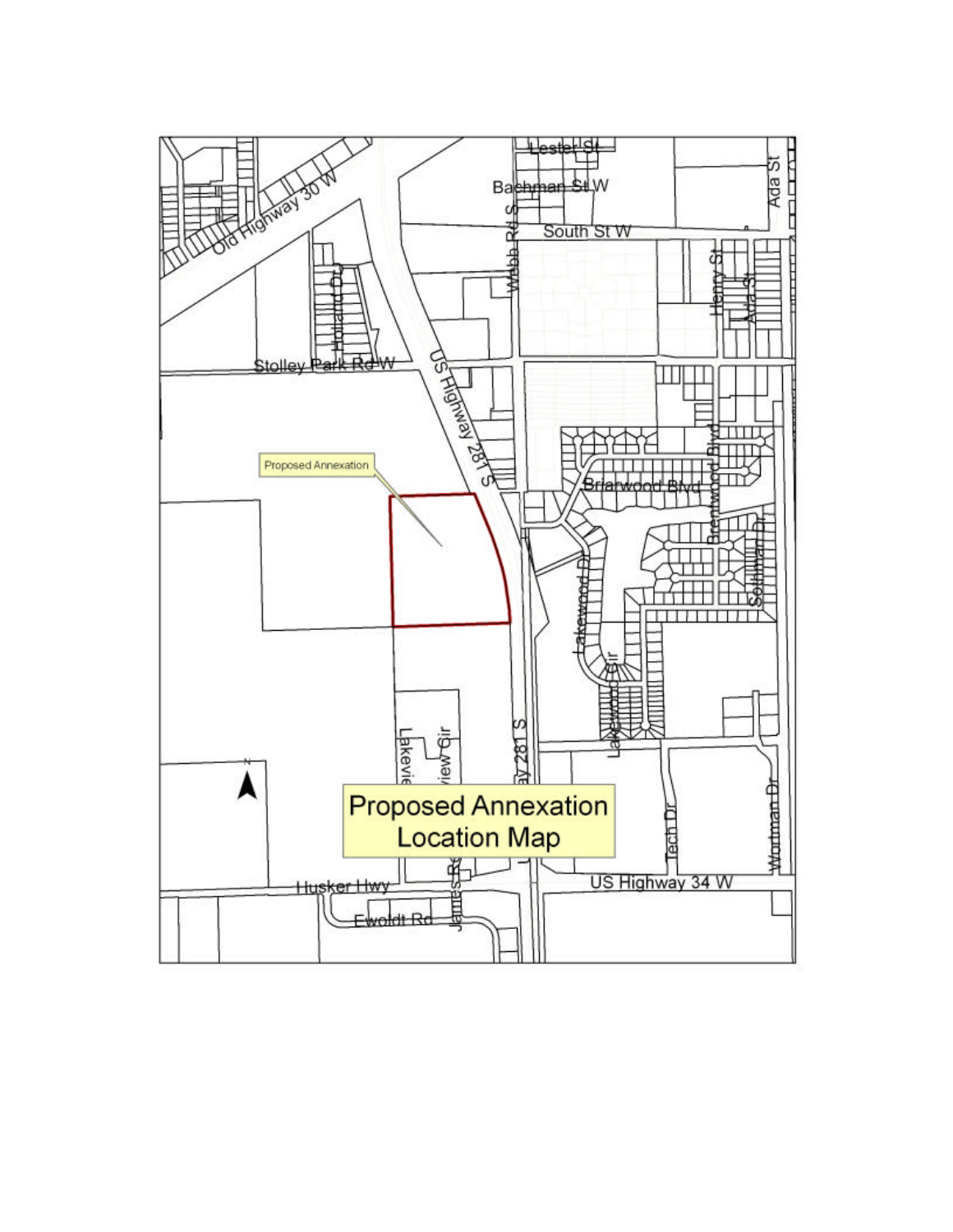#### **Case New Holland Property**

The Case New Holland property is the located in the southwest part of the community. It is west of US. Highway 281 and south of Case New Holland building. The City of Grand Island provides electric services to the area. Sewer and water are both available to this property

#### INVENTORY OF SERVICES

1. Police Protection. The City of Grand Island Police Department will provide protection and law enforcement services in the annexation area. These services include:

- Normal patrols and responses
- Handling of complaints and incident reports
- Investigation of crimes
- Standard speed and traffic enforcement
- Special units such as traffic enforcement, criminal investigations, narcotics, and gang suppression

These services are provided, on a city-wide basis, by over 89.75 employees. The Police Department is staffed at a rate of 1.72 officers per one thousand population. No additional officers will be necessary to maintain this ratio if all proposed area is annexed.

2. Fire Protection. The City of Grand Island Fire Department will provide emergency and fire prevention services in the annexation area. These services include:

- Fire suppression and rescue
- Hazardous materials incident response
- Periodic inspections of commercial properties
- Public safety education

These services are provided, on a city-wide basis, by 69 employees operating from four fire stations. The nearest fire station is Station #3 located on Webb Road, across U.S. 281 from the nearest part of the proposed annexation area.

3. Emergency Medical Services. The City of Grand Island is the current provider of local emergency medical services in the city and will provide this service in the annexed area.

- Emergency medical and ambulance services
- Emergency dispatch (provided by the City/County Emergency Management Department)

The City of Grand Island Fire Department provides these services, on a city-wide basis. Fire personnel are emergency medical technicians and 27 are certified paramedics.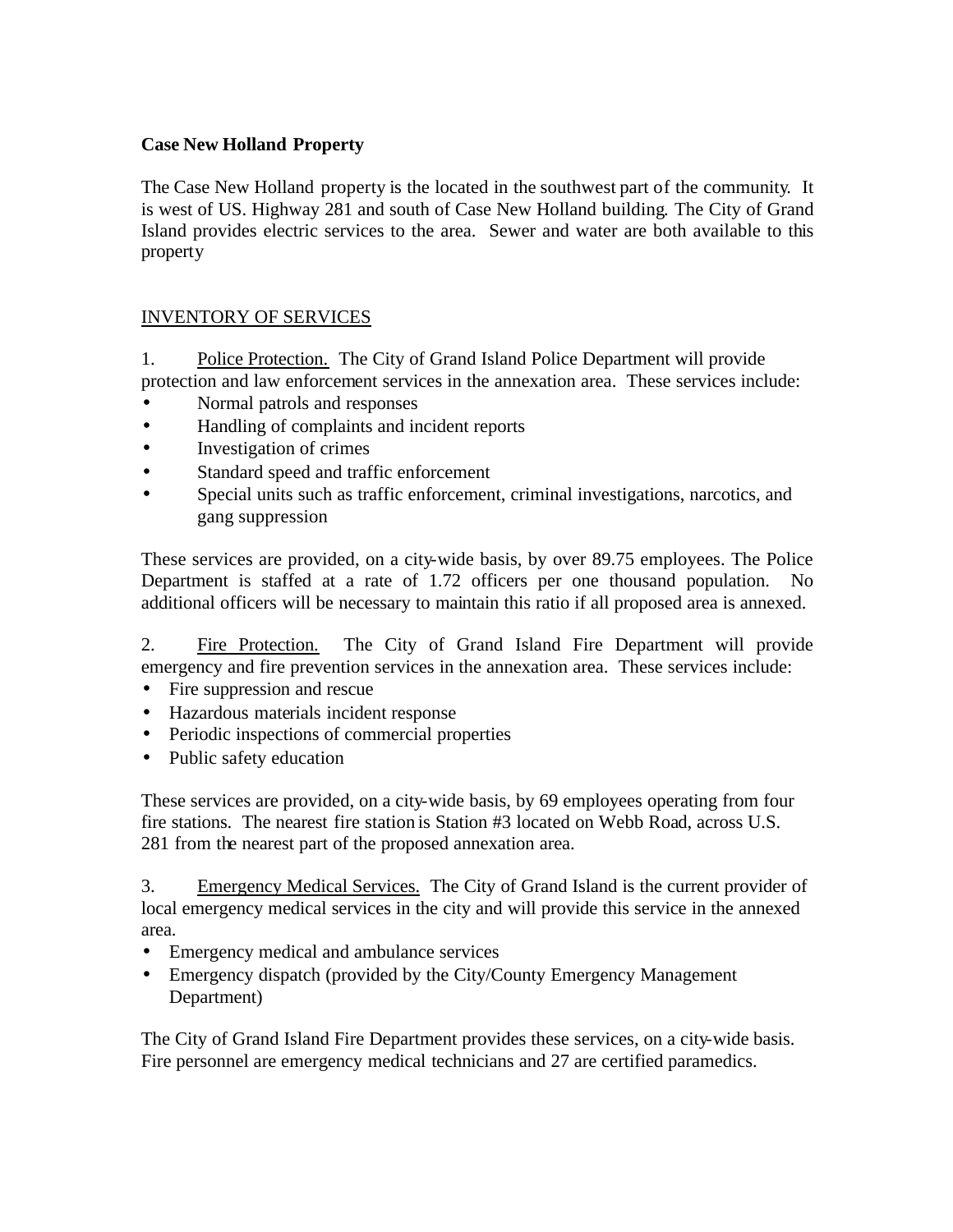4. Wastewater (Sanitary Sewer). The City of Grand Island will provide sanitary sewer services in the area through existing sewer lines. No city costs would be anticipated.

5. Maintenance of Roads and Streets. The City of Grand Island, Public Works Department, will maintain public streets over which the City has jurisdiction. These services include:

- Snow and ice removal
- Emergency pavement repair
- Preventative street maintenance
- Asphalt resurfacing
- Ditch and drainage maintenance
- Sign and signal maintenance
- Asphalt resurfacing

U.S. Highway 281 is maintained by the State of Nebraska.

6. Electric Utilities. This Annexation area is currently provided electrical services by the City of Grand Island. The services appear adequate to meet the needs of the area. These services include:

- Electric utility services
- Street lights

7. Water Utilities. The City of Grand Island, Utilities Department, currently maintains the water utilities services for the proposed annexation area.

8. Maintenance of Parks, Playgrounds, and Swimming Pools No impact is anticipated as a result of annexation. Recreation facilities and area amenities, including parks and pools, that are privately owned and operated, or operated and maintained by another governmental entity, will be unaffected by the annexation.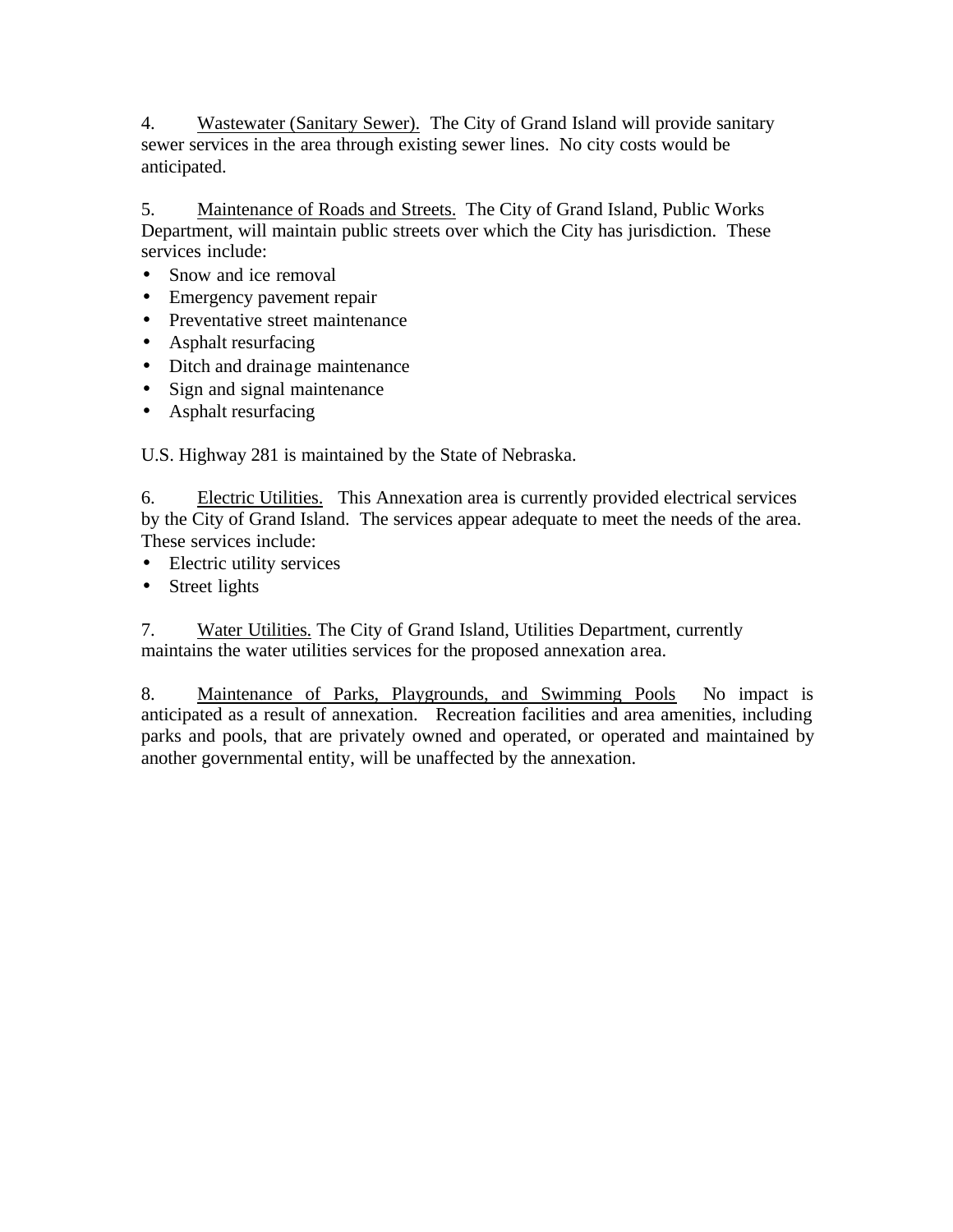9. Building Regulations. The City of Grand Island, Building Department, will oversee services associated with building regulations, including:

- Commercial Building Plan Review
- Residential Building Plan Review
- Building Permit Inspections and Issuance
- Investigation of complaints relative to Minimum Housing Standards
- Regulation of Manufactured Home Parks
- Investigation of Illegal Business Complaints
- Investigation and Enforcement of Zoning Violations

10. Code Compliance. The City of Grand Island's Legal Department and Code Compliance division will continue to provide the following services associated with enforcing compliance with the City Code:

- Enforcement Proceedings for Liquor and Food Establishment Violations
- Investigation and Enforcement of Complaints Regarding Junked Vehicles and Vehicle Parts, Garbage, Refuse and Litter
- Investigation of Enforcement of Complaints Regarding Weed and Animal Violations Providing Enforcement Support to Other Departments for City Code and Regulatory Violations

| <b>Summary of Impacts</b>             |                                           |  |  |
|---------------------------------------|-------------------------------------------|--|--|
| <b>Police Protection</b>              | No Impact                                 |  |  |
| <b>Fire Protection</b>                | No Impact                                 |  |  |
| <b>Emergency Medical Services</b>     | No Impact                                 |  |  |
| Wastewater                            | Available                                 |  |  |
| Roads and Streets                     | No Impact                                 |  |  |
| <b>Electric Service</b>               | Already in GI Service Area                |  |  |
| <b>Water Service</b>                  | Available                                 |  |  |
| Parks, Playgrounds and Swimming Pools | No Impact                                 |  |  |
| <b>Building Regulations</b>           | Already Subject to GI Regulations         |  |  |
| Code Compliance                       | Already Subject to GI Regulations         |  |  |
| Other                                 | No Impact                                 |  |  |
| <b>School District</b>                | In Cedar Hollow/Northwest School District |  |  |

11. Other City Services. All other City Departments with jurisdiction in the area will provide services according to city policies and procedures.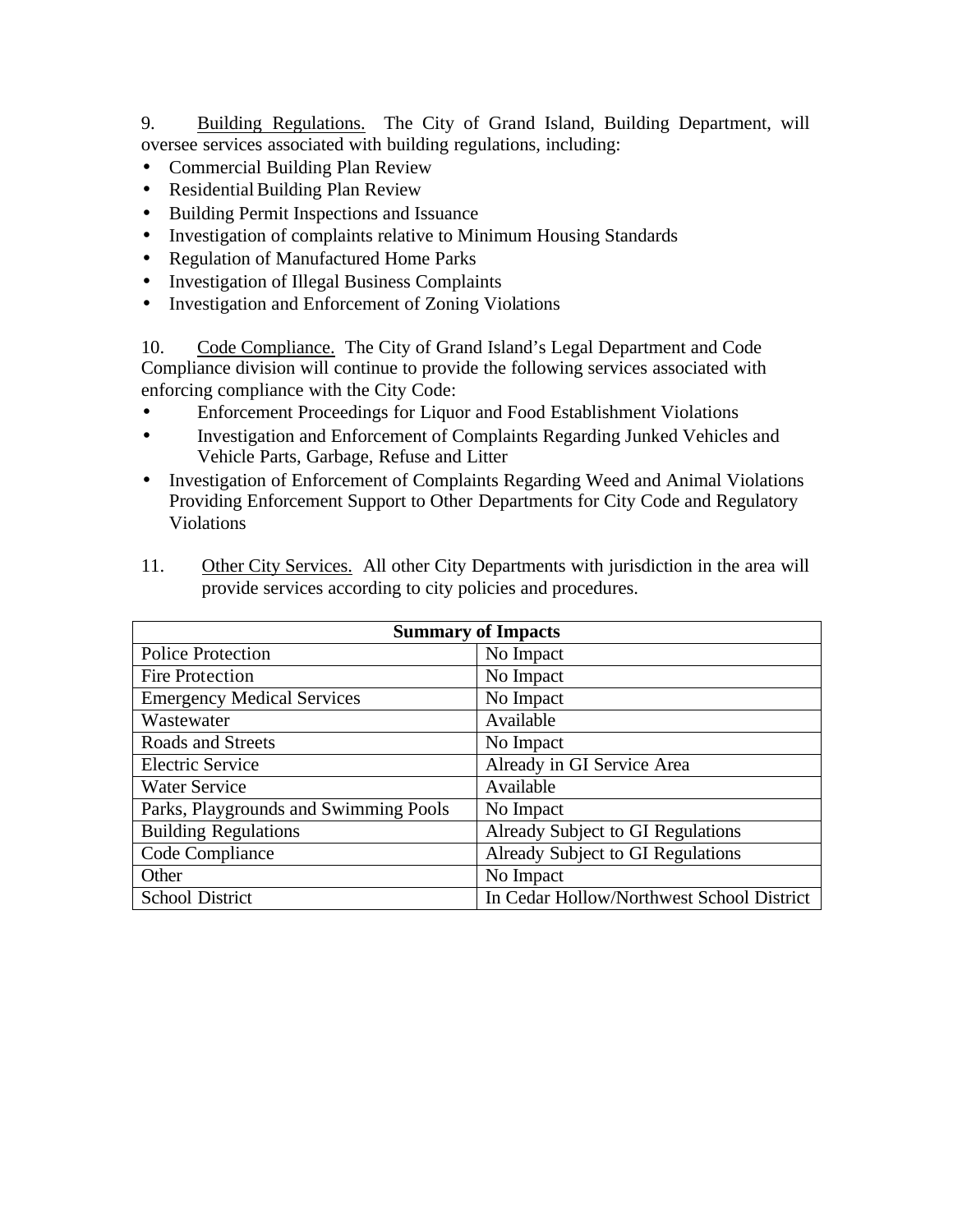#### **Financial Impacts of Case New Holland Properties Annexation**

| <b>Financial Impact</b>                                    | <b>Before Annex</b> | <b>After Annex</b><br>\$73,382 |
|------------------------------------------------------------|---------------------|--------------------------------|
| <b>Property Valuation</b><br>City sales tax now applicable | \$73,382            |                                |
| Assume \$73,382 Value                                      |                     |                                |
| 2008 City property taxes                                   | $\theta$            | 0.250000/\$183.46.             |
| <b>Community Redevelopment Authority</b>                   | $\overline{0}$      | 0.020790/\$15.26               |
| Rural fire services                                        | 0.056115/\$41.18    | 0/50                           |
| Fire Bond                                                  | 0.0111665/\$8.56    | $0.0111665/\$8.56*$            |
| Northwest to GIPS                                          | 1.09358/\$802.49    | 1.071196/\$786.65              |
| <b>CH</b> Bond                                             | 0.057563/\$42.24    | 0.057563/\$42.24*              |
| NW Bond                                                    | 0.059063/\$43.34    | 0.059063/\$43.34*              |
|                                                            |                     |                                |

Hall County, ESU, Community College, NRD and other levies will not change.

Total property tax levy 1.892471/\$1388.73 2.092073/\$1535.21

Depending on development these properties will connect to city water and sewer services and generate revenue for those enterprise funds based on the rate structure and usage.

\*previously approved bonds will remain with property until paid off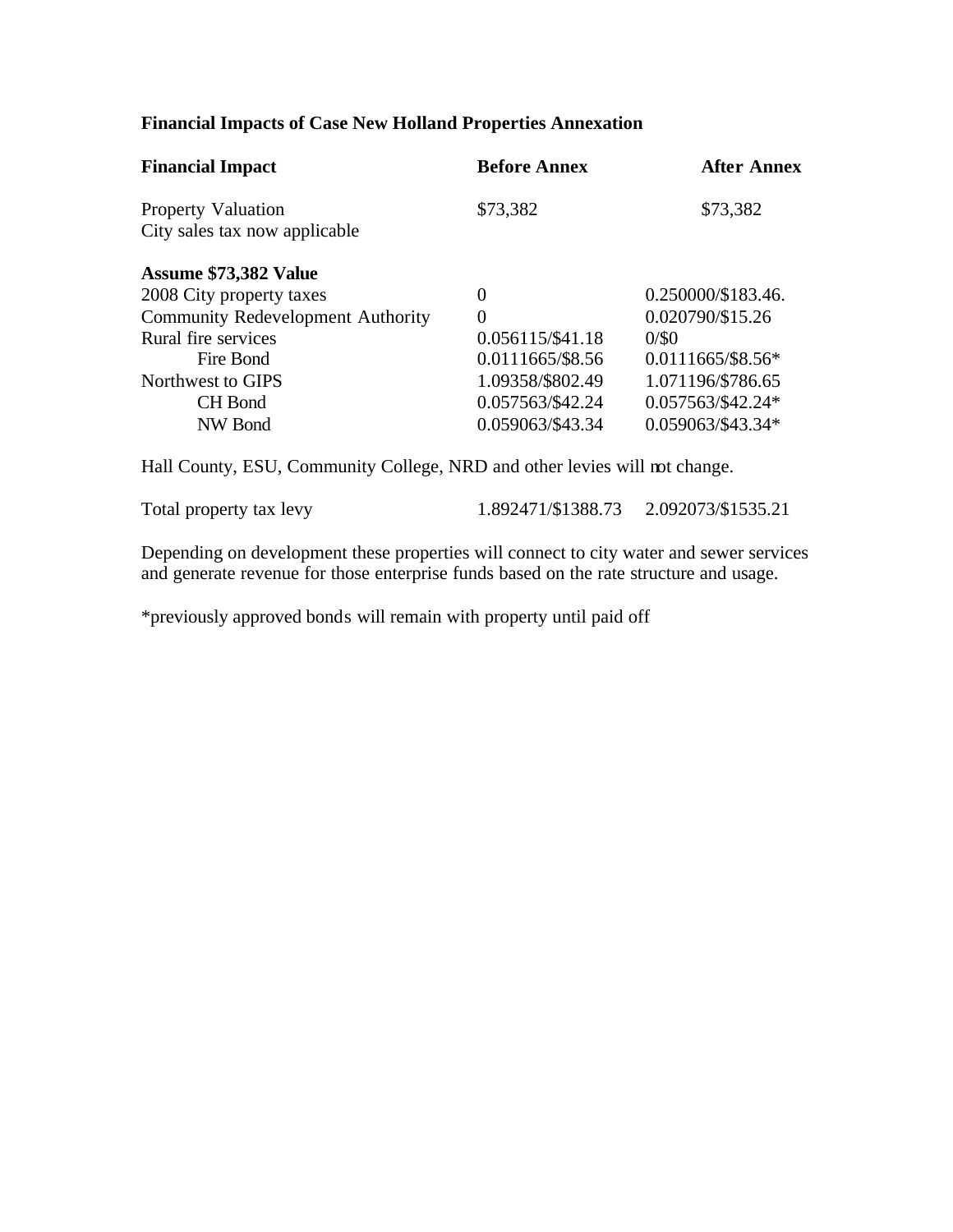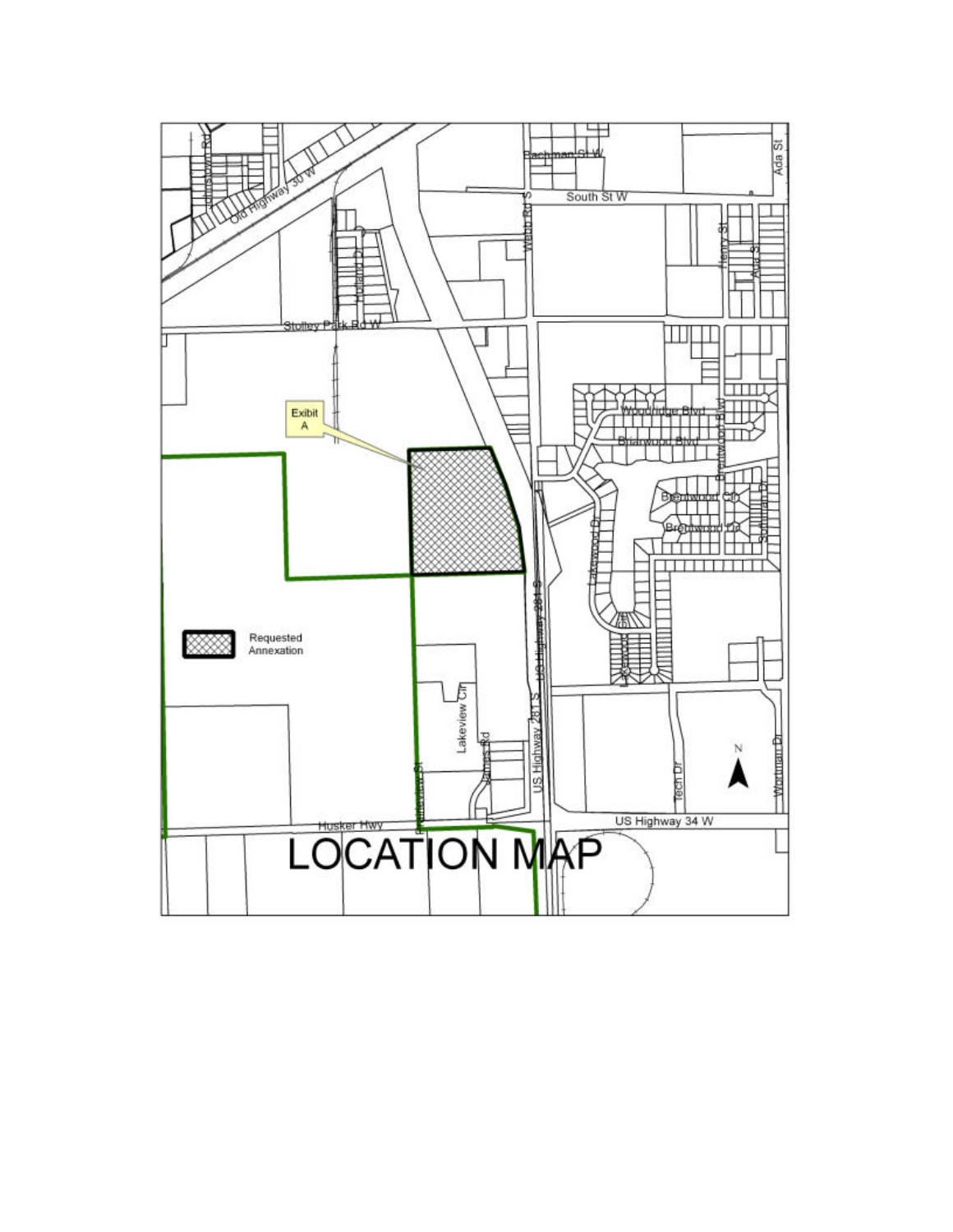#### R E S O L U T I O N 2009-58

WHEREAS, the City of Grand Island, in accordance with Neb. Rev. Stat. §16-117, et seq., is considering the annexation of the land and a plan for extending city services to the adjacent and contiguous land which is urban or suburban in character and legally described as follows and shown on Exhibit "A" attached hereto and incorporated herein by this reference:

*A tract of land located in part of the southeast quarter of the northeast quarter (se1/4, ne1/4) of section twenty-five (25), township eleven (11), north, range ten (10) west of the 6th p.m., in Hall County, Nebraska, except a certain tract more particularly described in quit claim deed recorded to the state of Nebraska in book 141, page 258, and except a certain tract more particularly described in appraiser's report recorded in book 9, page 67, and more particularly described as follows: Commencing at the east quarter corner section 25-T11N-R10W; thence on an assumed bearing of S88°08'57"W upon and along the south line of the SE1/4, NE1/4 a distance of 132.51 feet to the northeast corner of Lot 2, Pedcor Second Subdivision, an addition to the City of Grand Island, Nebraska, said point also being the westerly right-of-way (ROW) line of US Highway #281 and the point of beginning; thence S88°09'55"W upon and along the south line of SE1/4, NE1/4, said line also being the north line of said Lot 2 a distance of 1189.55 feet to the southwest corner of said SE1/4, NE1/4, said point also being the northwest corner of said Lot 2; thence N01°24'18"W upon and along the west line of said SE1/4, NE1/4 a distance of 1322.52 feet to the northwest corner of said SE1/4, NE1/4; thence N88°18'32"E upon and along the north line of said SE1/4, NE1/4 a distance of 860.86 feet to said westerly row line of US Highway #281; thence S21°57'28"E along and upon said west row line a distance of 398.06 feet to a point of curvature; thence upon and along said westerly row line around a curve in a clockwise direction having a delta angle 20°00'15", an arc length 968.79 feet, a radius 2774.79, a chord bearing S12°42'30"E with a chord distance of 963.87 feet to the point of beginning. Said tract contains a calculated area of 1,412,514.37 square feet or 32.427 acres more or less*

NOW, THEREFORE, BE IT RESOLVED BY THE MAYOR AND COUNCIL OF THE CITY OF GRAND ISLAND, NEBRASKA, that a plan outlining the city services available to the above-described land and showing or including: (a) the estimated cost impact of providing the services to such land, (b) the method by which the city is financing the extension of services to the land and how services already provided will be maintained, (c) a map drawn to scale clearly delineating the land proposed for annexation, (d) a map showing the current boundaries of the city, (e) a map showing the proposed boundaries of the City after the annexation, and (f) a map showing the general land-use pattern in the land proposed for annexation is hereby adopted and approved and shall be available for inspection during regular business hours in the office of the City Clerk.

> Approved as to Form  $\qquad \alpha$ March 5, 2009 **¤** City Attorney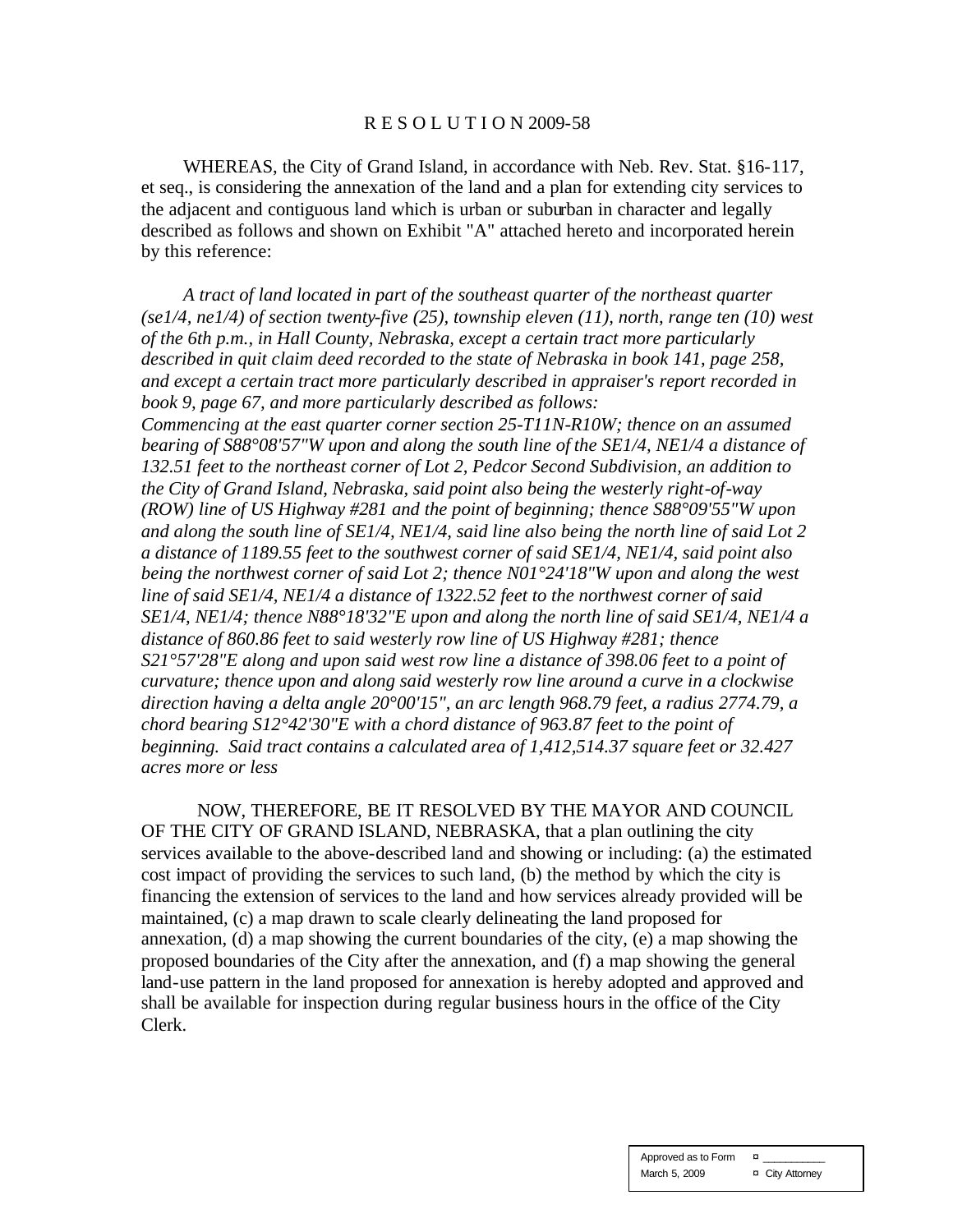BE IT FURTHER RESOLVED, that a public hearing before the Mayor and City Council on the proposed annexation shall be held at 7:00 p.m. on April 14, 2009, or as soon thereafter as the matter may be heard, in the Council Chambers at City Hall, 100 East First Street, Grand Island, Nebraska, to receive testimony from interested persons.

BE IT FURTHER RESOLVED, that the City Clerk be, and hereby is, authorized and directed to publish in the *Grand Island Independent* at least once, not less than ten days preceding the date of the public hearing, a copy of this Resolution and a map drawn to scale delineating the land proposed for annexation.

BE IT FURTHER RESOLVED, that the City Clerk be, and hereby is, authorized and directed to send by first-class mail, a copy of the resolution providing for the public hearing to the school boards of the school districts including the lands proposed for annexation.

---

Adopted by the City Council of the City of Grand Island, Nebraska, March 10, 2009.

Margaret Hornady, Mayor

\_\_\_\_\_\_\_\_\_\_\_\_\_\_\_\_\_\_\_\_\_\_\_\_\_\_\_\_\_\_\_\_\_\_\_\_\_\_\_

Attest:

RaNae Edwards, City Clerk

\_\_\_\_\_\_\_\_\_\_\_\_\_\_\_\_\_\_\_\_\_\_\_\_\_\_\_\_\_\_\_\_\_\_\_\_\_\_\_